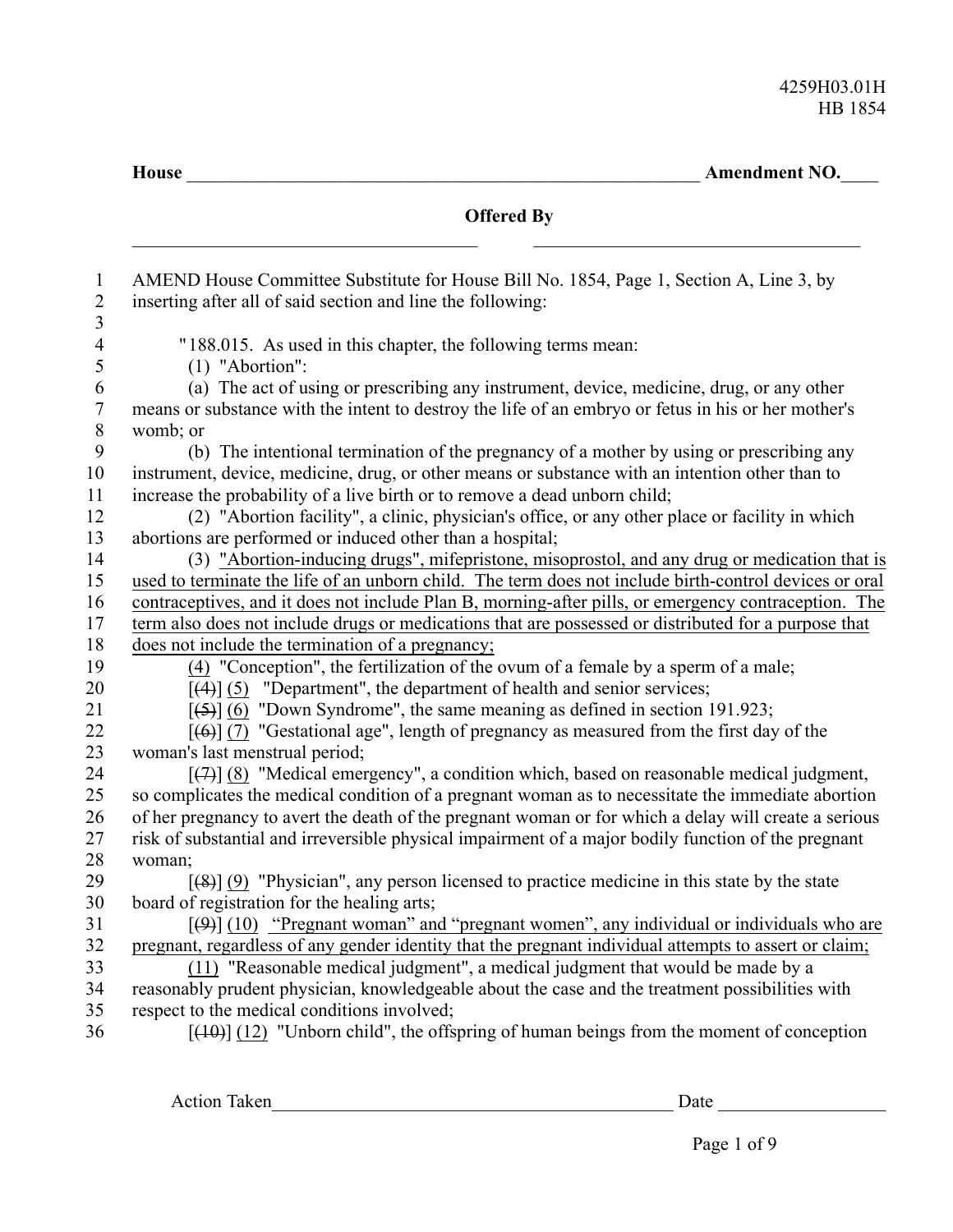| $\mathbf{1}$     | until birth and at every stage of its biological development, including the human conceptus, zygote,   |
|------------------|--------------------------------------------------------------------------------------------------------|
| $\overline{2}$   | morula, blastocyst, embryo, and fetus;                                                                 |
| 3                | $[44]$ (13) "Viability" or "viable", that stage of fetal development when the life of the              |
| $\overline{4}$   | unborn child may be continued indefinitely outside the womb by natural or artificial life-supportive   |
| 5                | systems;                                                                                               |
| 6                | $[$ (42)] (14) "Viable pregnancy" or "viable intrauterine pregnancy", in the first trimester of        |
| $\boldsymbol{7}$ | pregnancy, an intrauterine pregnancy that can potentially result in a liveborn baby $[\cdot]$ ;        |
| $8\,$            | (15) "Woman" and "women", any person or group of persons whose biological sex is                       |
| 9                | female, including any person with XX chromosomes and any person with a uterus, regardless of any       |
| 10               | gender identity that the person attempts to assert or claim."; and                                     |
| 11               |                                                                                                        |
| 12               | Further amend said bill, Page 2, Section 188.220, Line 4, by inserting after said section and line the |
| 13               | following:                                                                                             |
| 14               |                                                                                                        |
| 15               | "188.805. 1. It is the policy of the state of Missouri to protect its unborn citizens from             |
| 16               | individuals and organizations that aid or abet the killing of unborn children, and to protect the      |
| 17               | unborn from those who seek to kill or otherwise harm them, to the maximum extent permissible           |
| 18               | under the Constitution and federal law.                                                                |
| 19               | 2. Except as provided by subsection 3 of this section, it shall be unlawful for any person to          |
| 20               | perform or induce, or to attempt to perform or induce, an abortion on a resident or citizen of         |
| 21               | Missouri, or to aid or abet, or attempt to aid or abet, an abortion performed or induced on a resident |
| 22               | or citizen of Missouri, regardless of where the abortion is or will be performed. The prohibition in   |
| 23               | this subsection includes, but is not limited to:                                                       |
| 24               | (1) Offering or knowingly providing transportation to or from an abortion provider;                    |
| 25               | (2) Giving instructions over the telephone, the internet, or any other medium of                       |
| 26               | communication regarding self-administered abortion or means of obtaining elective abortions;           |
| 27               | (3) Hosting or maintaining a website, or providing internet service that allows Missouri               |
| 28               | residents to access any website, that encourages or facilitates efforts to obtain elective abortions;  |
| 29               | (4) Offering or providing money with the knowledge that it will be used to pay for, offset, or         |
| 30               | reimburse the costs of an abortion or the costs associated with procuring an abortion;                 |
| 31               | (5) Providing or arranging for insurance coverage of an abortion;                                      |
| 32               | (6) Offering or providing "abortion doula" services;                                                   |
| 33               | (7) Providing referrals to an abortion provider;                                                       |
| 34               | (8) Coercing or pressuring a pregnant woman to have an abortion; and                                   |
| 35               | (9) Engaging in any conduct that would make one an accomplice to abortion under sections               |
| 36               | 562.036 and 562.041.                                                                                   |
| 37               | 3. Subsection 2 of this section does not prohibit:                                                     |
| 38               | (1) Abortions performed or induced in response to a life-threatening physical condition                |
| 39               | aggravated by, caused by, or arising from a pregnancy that, as certified by a physician, places the    |
| 40               | woman in danger of death or a serious risk of substantial impairment of a major bodily function        |
| 41               | unless an abortion is performed, or any conduct that aids or abets or attempts to aid or abet such     |
| 42               | abortions;                                                                                             |
| 43               | (2) Speech or conduct protected by the First Amendment of the United States Constitution,              |
| 44               | as made applicable to the states through the Supreme Court of the United States' interpretations of    |
| 45               | the Fourteenth Amendment of the United States Constitution, or by Article 1, Section 8 of the          |
| 46               | Missouri Constitution;                                                                                 |
| 47               | (3) Conduct that the state of Missouri is forbidden to regulate under federal law or the               |
| 48               | Constitution of the United States;                                                                     |
| 49               | (4) Conduct taken by a pregnant woman who aborts or seeks to abort her unborn child; or                |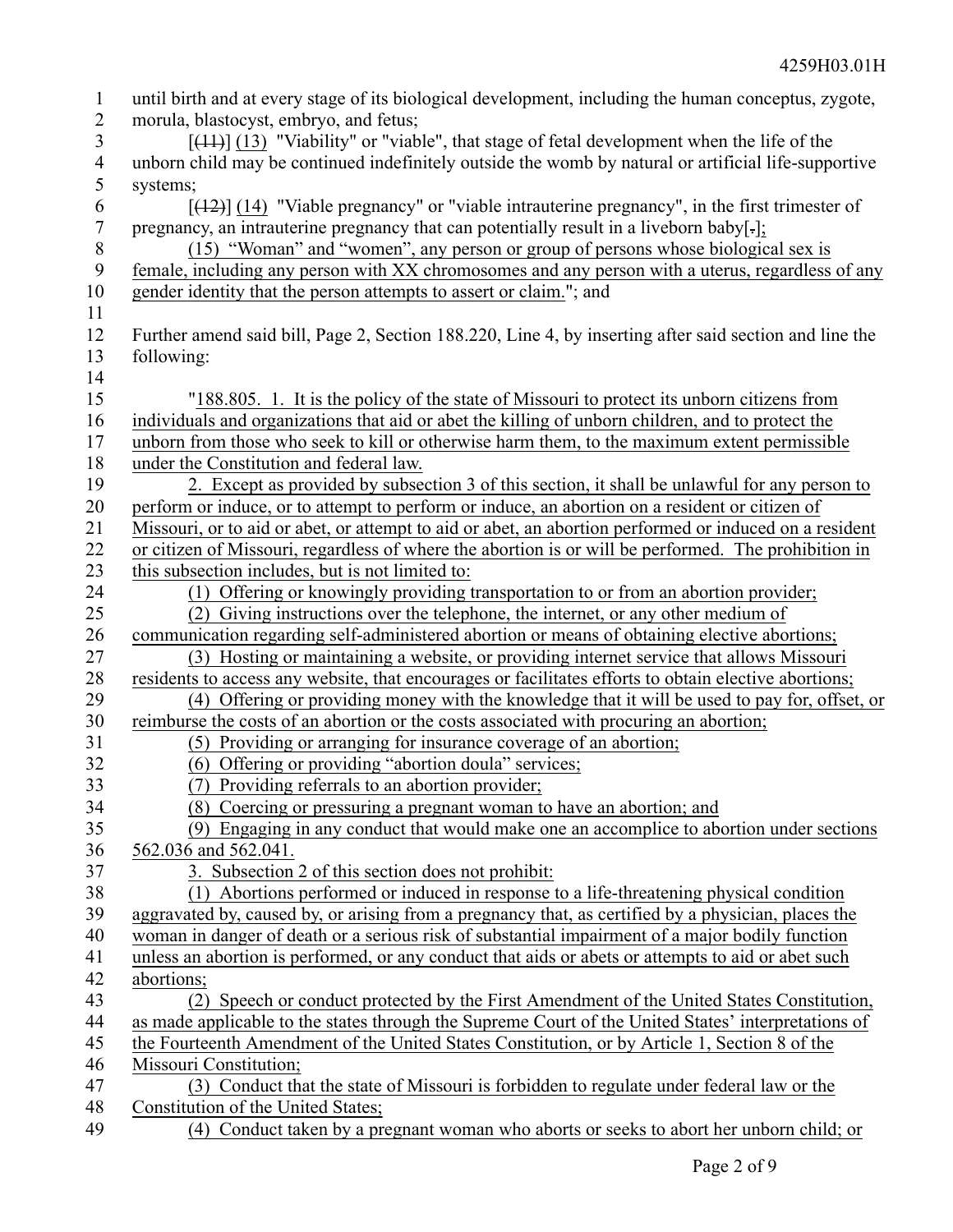| 1              | (5) Conduct taken at the behest of federal agencies, contractors, or employees that are                  |
|----------------|----------------------------------------------------------------------------------------------------------|
| 2              | carrying out duties under federal law, if a prohibition on that conduct would violate the doctrines of   |
| 3              | preemption or intergovernmental immunity.                                                                |
| $\overline{4}$ | 4. Notwithstanding any other law, the requirements of this section shall be enforced                     |
| 5              | exclusively through the private civil actions described in section 188.820. No direct or indirect        |
| 6              | enforcement of this section may be taken or threatened by the state, a political subdivision, a district |
| 7              | or county attorney, or any officer or employee of this state or a political subdivision against any      |
| $\,$ $\,$      | person or entity, by any means whatsoever, and no violation of this section may be used to justify or    |
| 9              | trigger the enforcement of any other law or any type of adverse consequence under any other law,         |
| 10             | except as provided in section 188.820.                                                                   |
| 11             |                                                                                                          |
| 12             | 188.810. 1. Abortion-inducing drugs are declared to be contraband in Missouri.                           |
| 13             | 2. Except as provided by subsection 3 of this section, it shall be unlawful for any person to:           |
| 14             | (1) Possess or distribute abortion-inducing drugs in Missouri;                                           |
| 15             | (2) Mail, transport, or deliver abortion-inducing drugs in any manner to any person or                   |
| 16             | location in Missouri;                                                                                    |
| 17             | (3) Provide information on how to obtain abortion-inducing drugs; or                                     |
| 18             | (4) Host or maintain a website, or provide internet service that allows Missouri residents to            |
| 19             | access any website, that encourages or facilitates efforts to obtain abortion-inducing drugs.            |
| 20             | 3. Subsection 2 of this section does not prohibit:                                                       |
| 21             | (1) Speech or conduct protected by the First Amendment of the United States Constitution,                |
| 22             | as made applicable to the states through the Supreme Court of the United States' interpretations of      |
| 23             | the Fourteenth Amendment of the United States Constitution, or by Article 1, Section 8 of the            |
| 24             | Missouri Constitution;                                                                                   |
| 25             | (2) Conduct that the state of Missouri is forbidden to regulate under federal law or the                 |
| 26             | Constitution of the United States;                                                                       |
| 27             | (3) Conduct taken by a pregnant woman who aborts or seeks to abort her unborn child;                     |
| 28             | (4) The possession or distribution of abortion-inducing drugs for a purpose that does not                |
| 29             | include termination of a pregnancy;                                                                      |
| 30             | (5) The possession of abortion-inducing drugs resulting from an effort to entrap individuals             |
| 31             | or entities that violate this section; or                                                                |
| 32             | (6) Conduct taken at the behest of federal agencies, contractors, or employees that are                  |
| 33             | carrying out duties under federal law, if a prohibition on that conduct would violate the doctrines of   |
| 34             | preemption or intergovernmental immunity.                                                                |
| 35             | 4. Notwithstanding any other law, the requirements of this section shall be enforced                     |
| 36             | exclusively through the private civil actions described in section 188.820. No direct or indirect        |
| 37             | enforcement of this section may be taken or threatened by the state, a political subdivision, a district |
| 38             | or county attorney, or any officer or employee of this state or a political subdivision against any      |
| 39             | person or entity, by any means whatsoever, and no violation of this section may be used to justify or    |
| 40             | trigger the enforcement of any other law or any type of adverse consequence under any other law,         |
| 41             | except as provided in section 188.820.                                                                   |
| 42             |                                                                                                          |
| 43             | 188.815. 1. Notwithstanding any other law, any person who manufactures, distributes,                     |
| 44             | transports, provides, or aids or abets the manufacture, distribution, transportation, or provision of    |
| 45             | abortion-inducing drugs, including any person who hosts or maintains a website or provides internet      |
| 46             | service that allows individuals to access any website that encourages or facilitates efforts to obtain   |
| 47             | abortion-inducing drugs, shall be strictly, absolutely, and jointly and severally liable for the         |
| 48             | wrongful death of any unborn child or pregnant woman who dies from the use of abortion-inducing          |
| 49             | drugs, and for any personal injuries suffered by any unborn child or pregnant woman from the use of      |
|                |                                                                                                          |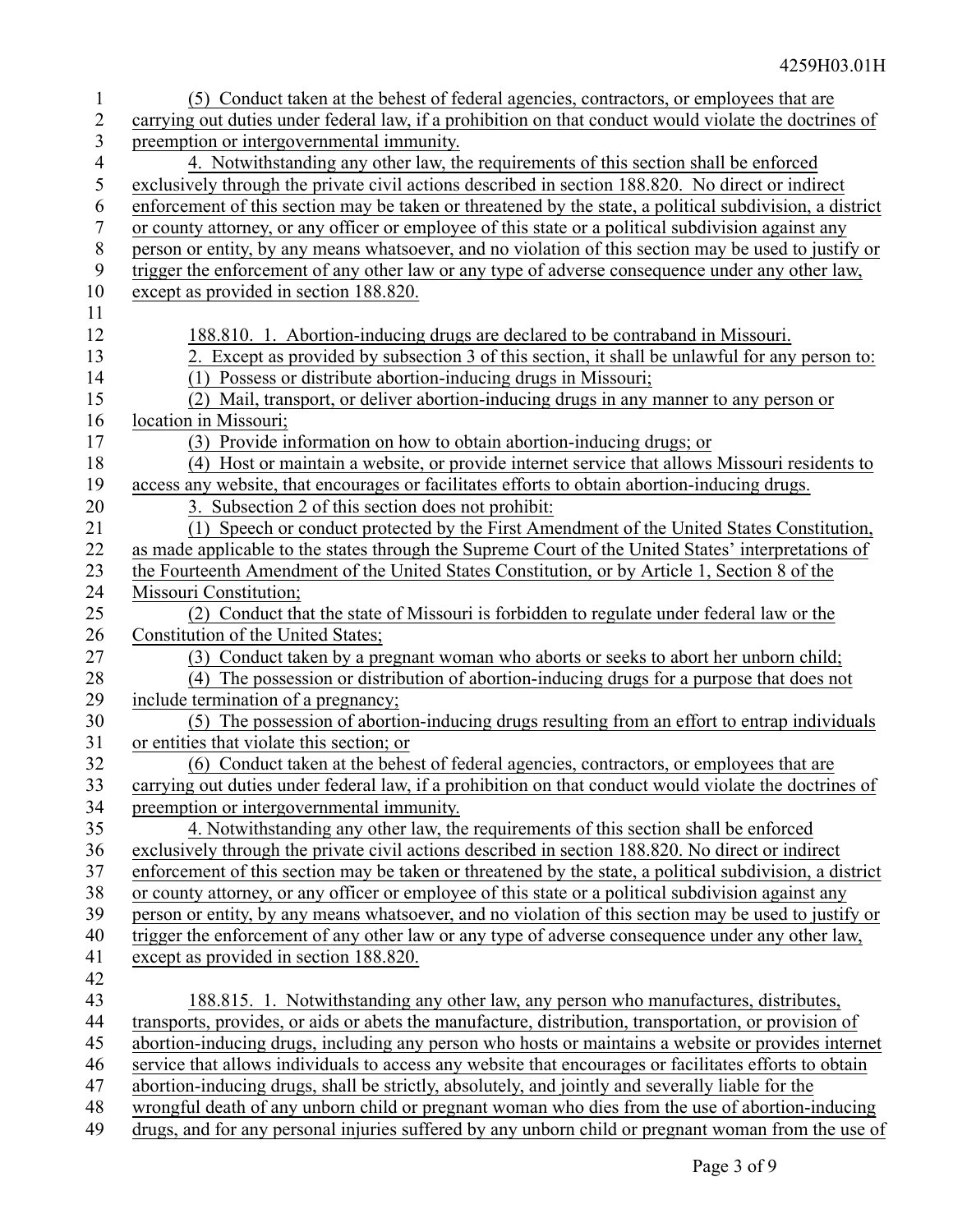| $\mathbf{1}$     | abortion-inducing drugs.                                                                               |
|------------------|--------------------------------------------------------------------------------------------------------|
| $\overline{2}$   | 2. It is an affirmative defense if a person sued under this section:                                   |
| 3                | (1) Was unaware that he or she was engaged in the conduct described in subsection 1 of this            |
| $\overline{4}$   | section; and                                                                                           |
| 5                | (2) Took every reasonable precaution to ensure that he or she would not manufacture,                   |
| 6                | distribute, transport, provide, or aid or abet the manufacture, distribution, transportation, or       |
| $\boldsymbol{7}$ | provision of abortion-inducing drugs.                                                                  |
| $\,$ $\,$        | 3. Notwithstanding any other law, if a plaintiff who brings suit under this section is unable          |
| $\boldsymbol{9}$ | to identify the specific manufacturer of the drug that caused the death or injury, liability shall be  |
| 10               | apportioned among all manufacturers of abortion-inducing drugs in proportion to each                   |
| 11               | manufacturer's share of the market for abortion-inducing drugs, in accordance with Sindell v. Abbott   |
| 12               | Laboratories, 607 P.2d 924 (Cal. 1980).                                                                |
| 13               | 4. Notwithstanding any other law, a person may bring an action under this section not later            |
| 14               | than six years after the date the cause of action accrues.                                             |
| 15               | 5. Notwithstanding any other law, the following are not defenses to an action brought under            |
| 16               | this section:                                                                                          |
| 17               | (1) Ignorance or mistake of law;                                                                       |
| 18               | (2) A defendant's belief that the requirements or provisions of this section are                       |
| 19               | unconstitutional or were unconstitutional;                                                             |
| 20               | (3) A defendant's reliance on any court decision that has been overruled on appeal or by a             |
| 21               | subsequent court, even if that court decision had not been overruled when the cause of action          |
| 22               | accrued;                                                                                               |
| 23               | (4) A defendant's reliance on any state or federal court decision that is not binding on the           |
| 24               | court in which the action has been brought;                                                            |
| 25               | (5) Non-mutual issue preclusion or non-mutual claim preclusion;                                        |
| 26               | (6) The consent of the unborn child's mother to the abortion;                                          |
| 27               | (7) Contributory or comparative negligence;                                                            |
| 28               | (8) Assumption of risk; and                                                                            |
| 29               | (9) Any claim that the enforcement of this section or the imposition of civil liability against        |
| 30               | the defendant will violate the constitutional rights of third parties, except as provided by section   |
| 31               | 188.830.                                                                                               |
| 32               | 6. Any waiver of the right to sue under this section shall be void as against public policy,           |
| 33               | and shall not be enforceable in any court.                                                             |
| 34               | 7. This section shall not be construed to impose liability on speech or conduct protected by           |
| 35               | the First Amendment of the United States Constitution, as made applicable to the states through the    |
| 36               | Supreme Court of the United States' interpretation of the Fourteenth Amendment of the United           |
| 37               | States Constitution, or by Article 1, Section 8 of the Missouri Constitution.                          |
| 38               | 8. Notwithstanding any other law, a civil action under this section shall not be brought:              |
| 39               | (1) Against the woman who used abortion-inducing drugs to abort or attempt to abort her                |
| 40               | unborn child;                                                                                          |
| 41               | (2) Against any person who acted at the behest of federal agencies, contractors, or                    |
| 42               | employees that are carrying out duties under federal law, if the imposition of liability would violate |
| 43               | the doctrines of preemption or intergovernmental immunity; or                                          |
| 44               | (3) By any person who impregnated the woman who used abortion-inducing drugs through                   |
| 45               | an act of rape, sexual assault, or incest.                                                             |
| 46               | 9. Notwithstanding any other law, including section 506.500, the courts of this state shall            |
| 47               | have personal jurisdiction over any defendant sued under this section to the maximum extent            |
| 48               | permitted by the Fourteenth Amendment to the United States Constitution.                               |
| 49               |                                                                                                        |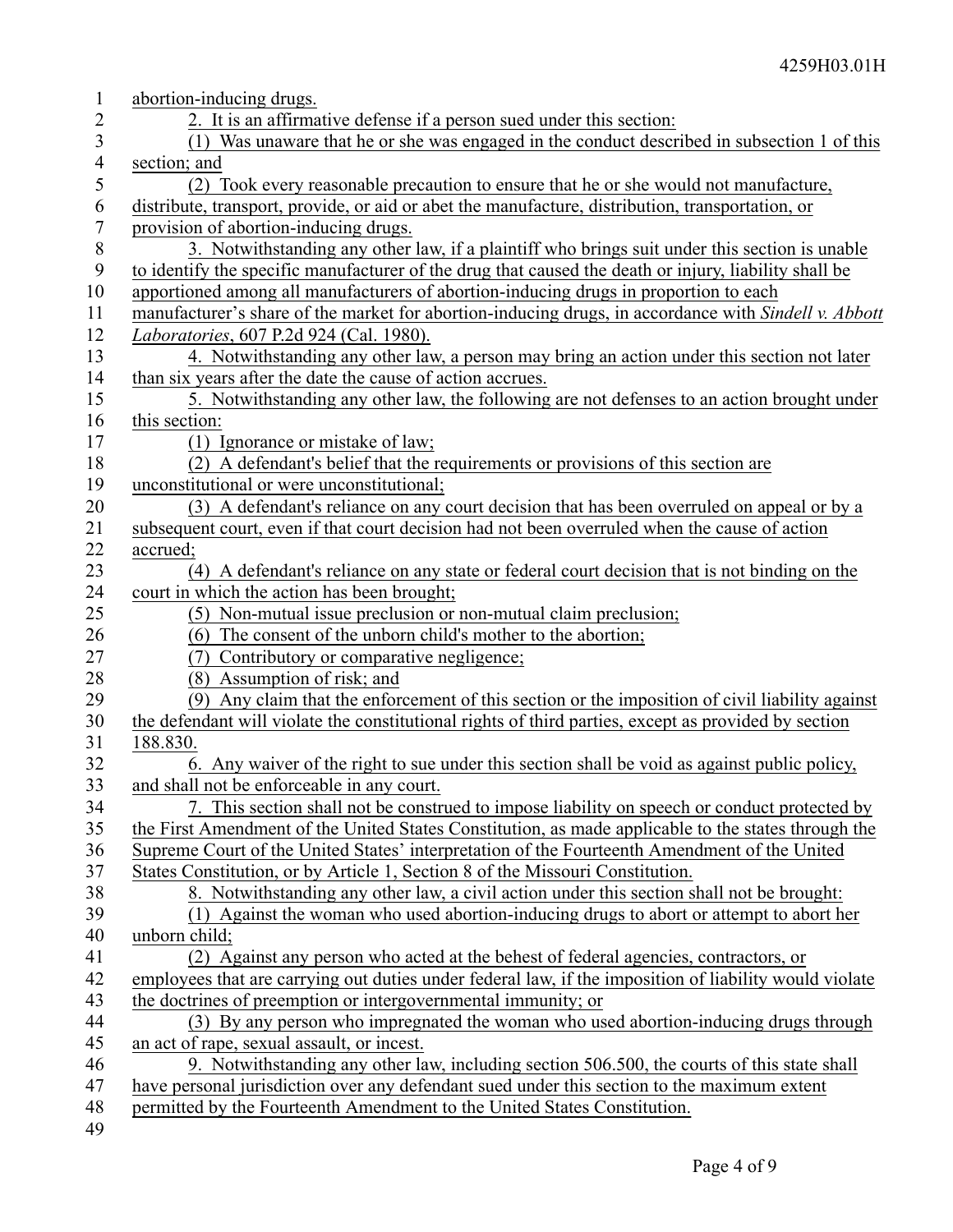| $\mathbf{1}$     | 188.820. 1. Any person, other than the state, its political subdivisions, or any officer or                          |
|------------------|----------------------------------------------------------------------------------------------------------------------|
| $\overline{2}$   | employee of a state or local governmental entity in this state, may bring a civil action against any                 |
| 3                | person or entity that:                                                                                               |
| 4                | (1) Violates any provision of sections 188.805 and 188.810; or                                                       |
| 5                | (2) Intends to violate any provision of sections 188.805 and 188.810.                                                |
| 6                | 2. If a claimant prevails in an action brought under this section, the court shall award:                            |
| $\boldsymbol{7}$ | Injunctive relief sufficient to prevent the defendant from violating sections 188.805 and<br>(1)                     |
| $8\,$            | 188.810;                                                                                                             |
| 9                | (2) Nominal and compensatory damages if the plaintiff has suffered injury or harm from the                           |
| 10               | defendant's conduct, including, but not limited to, loss of consortium and emotional distress;                       |
| 11               | (3) Statutory damages in an amount of not less than ten thousand dollars; and                                        |
| 12               | (4) Costs and attorney's fees.                                                                                       |
| 13               | 3. Notwithstanding subsection 2 of this section, a court shall not award relief under                                |
| 14               | subdivision $(3)$ or $(4)$ of subsection 2 of this section in response to a violation of subdivision 1 of            |
| 15               | subsection 1 of this section if the defendant demonstrates that the defendant previously paid or has                 |
| 16               | been ordered to pay the full amount of statutory damages under subdivision (3) of subsection 2 of                    |
| 17               | this section in a previous action for that particular violation of section 188.805 or 188.810.                       |
| 18               | 4. Notwithstanding any other law, a person may bring an action under this section not later                          |
| 19               | than six years after the date the cause of action accrues.                                                           |
| 20               | 5. Notwithstanding any other law, the following are not defenses to an action brought under                          |
| 21               | this section:                                                                                                        |
| 22<br>23         | (1) Ignorance or mistake of law;<br>(2) A defendant's belief that the requirements or provisions of this section are |
| 24               | unconstitutional or were unconstitutional;                                                                           |
| 25               | (3) A defendant's reliance on any court decision that has been overruled on appeal or by a                           |
| 26               | subsequent court, even if that court decision had not been overruled when the cause of action                        |
| 27               | accrued;                                                                                                             |
| $28\,$           | (4) A defendant's reliance on any state or federal court decision that is not binding on the                         |
| 29               | court in which the action has been brought;                                                                          |
| 30               | (5) Non-mutual issue preclusion or non-mutual claim preclusion;                                                      |
| 31               | (6) The consent of the unborn child's mother to the abortion;                                                        |
| 32               | (7) Contributory or comparative negligence;                                                                          |
| 33               | (8) Assumption of risk; or                                                                                           |
| 34               | (9) Any claim that the enforcement of this section or the imposition of civil liability against                      |
| 35               | the defendant will violate the constitutional rights of third parties, except as provided by section                 |
| 36               | 188.830.                                                                                                             |
| 37               | 6. It is an affirmative defense if a person sued under this section:                                                 |
| 38               | Was unaware that it was engaged in conduct described in Sections 188.805 and 188.810;<br>(1)                         |
| 39               | and                                                                                                                  |
| 40               | (2) Took every reasonable precaution to ensure that it would not violate sections 188.805                            |
| 41               | and 188.810.                                                                                                         |
| 42               | The defendant has the burden of proving an affirmative defense under this subsection by a                            |
| 43               | preponderance of the evidence.                                                                                       |
| 44               | 7. This section shall not be construed to impose liability on any speech or conduct protected                        |
| 45               | by the First Amendment of the United States Constitution, as made applicable to the states through                   |
| 46               | the United States Supreme Court's interpretation of the Fourteenth Amendment of the United States                    |
| 47               | Constitution, or by Article 1, Section 8 of the Missouri Constitution.                                               |
| 48               | 8. Notwithstanding any other law, neither the state, any of its political subdivisions, any                          |
| 49               | district or county attorney, nor any officer or employee of this state or a political subdivision shall:             |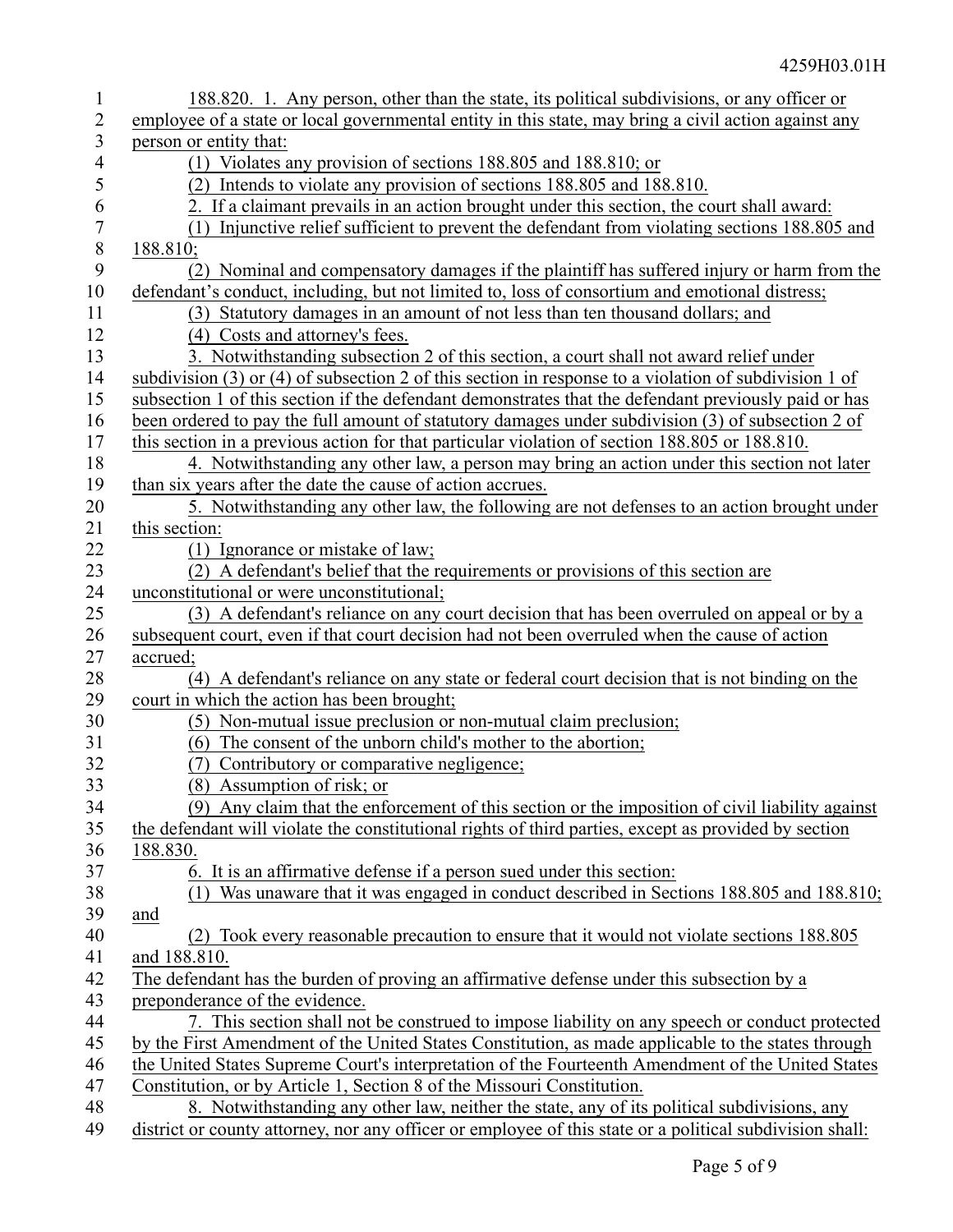| 1              | (1) Act in concert or participation with anyone who brings suit under this section;                                                                                                             |
|----------------|-------------------------------------------------------------------------------------------------------------------------------------------------------------------------------------------------|
| $\overline{2}$ | (2) Establish or attempt to establish any type of agency or fiduciary relationship with a                                                                                                       |
| 3              | plaintiff who brings suit under this section;                                                                                                                                                   |
| 4              | (3) Make any attempt to control or influence a plaintiff's decision to bring suit under this                                                                                                    |
| 5              | section or the plaintiff's conduct of the litigation; or                                                                                                                                        |
| 6              | (4) Intervene in any action brought under this section.                                                                                                                                         |
| $\tau$         |                                                                                                                                                                                                 |
| $\,8\,$        | This subsection does not prohibit a person or entity described in this subsection from filing an                                                                                                |
| 9              | amicus curiae brief in the action, so long as that person or entity does not act in concert or                                                                                                  |
| 10             | participation with the plaintiff or plaintiffs who sue under this section or violate any provision of                                                                                           |
| 11             | this subsection.                                                                                                                                                                                |
| 12             | 9. Notwithstanding any other law, a court shall not award costs or attorney's fees to a litigant                                                                                                |
| 13             | who is sued under this section.                                                                                                                                                                 |
| 14             | 10. Notwithstanding any other law, a civil action under this section shall not be subject to                                                                                                    |
| 15             | any provision in section 1.302.                                                                                                                                                                 |
| 16             | 11. Notwithstanding any other law, a civil action under this section shall not be brought:                                                                                                      |
| 17             | (1) Against a woman upon whom an abortion was performed or induced or attempted to be<br>performed or induced in violation of this chapter, or against a pregnant woman who intends or seeks    |
| 18<br>19       | to abort her unborn child in violation of this chapter;                                                                                                                                         |
| 20             | (2) Against any person or entity that performs, aids or abets, or attempts to perform or aid or                                                                                                 |
| 21             | abet an abortion at the behest of federal agencies, contractors, or employees that are carrying out                                                                                             |
| 22             | duties under federal law, if a prohibition on such abortion would violate the doctrines of preemption                                                                                           |
| 23             | or intergovernmental immunity;                                                                                                                                                                  |
| 24             | (3) Against any common carrier that transports a pregnant woman to an abortion provider, if                                                                                                     |
| 25             | the common carrier is unaware that the woman intends to abort her unborn child; or                                                                                                              |
| 26             | (4) By any person who impregnated a woman seeking an abortion through an act of rape,                                                                                                           |
| 27             | sexual assault, or incest.                                                                                                                                                                      |
| 28             | 12. Notwithstanding any other law, including section 506.500, the courts of this state shall                                                                                                    |
| 29             | have personal jurisdiction over any defendant sued under this section to the maximum extent                                                                                                     |
| 30             | permitted by the Fourteenth Amendment to the United States Constitution.                                                                                                                        |
| 31             |                                                                                                                                                                                                 |
| 32             | 188.830. 1. A defendant against whom an action is brought under section 188.815 or                                                                                                              |
| 33             | 188.820 may assert an affirmative defense to liability under this section if:                                                                                                                   |
| 34             | (1) The defendant has standing to assert the rights of a woman or group of women seeking                                                                                                        |
| 35             | an abortion under the tests for third-party standing established by the Supreme Court of the United                                                                                             |
| 36             | States; and                                                                                                                                                                                     |
| 37             | (2) The imposition of civil liability on the defendant will result in an undue burden on a                                                                                                      |
| 38             | woman or group of women seeking an abortion.                                                                                                                                                    |
| 39             |                                                                                                                                                                                                 |
| 40             | The defendant has the burden of proving an affirmative defense under this section by a                                                                                                          |
| 41             | preponderance of the evidence.                                                                                                                                                                  |
| 42<br>43       | 2. The affirmative defense under subsection 1 of this section is not available if the Supreme<br>Court of the United States overrules Roe v. Wade, 410 U.S. 113 (1973) or Planned Parenthood v. |
| 44             | Casey, 505 U.S. 833 (1992), regardless of whether the conduct on which the cause of action is based                                                                                             |
| 45             | under section 188.815 or section 188.820 occurred before the Supreme Court overruled either                                                                                                     |
| 46             | decision.                                                                                                                                                                                       |
| 47             | 3. Nothing in this section or chapter shall limit or preclude a defendant from asserting the                                                                                                    |
| 48             | defendant's personal constitutional rights as a defense to liability under section 188.815 or 188.820,                                                                                          |
| 49             | and a court shall not award relief under section 188.815 or section 188.820 if the conduct for which                                                                                            |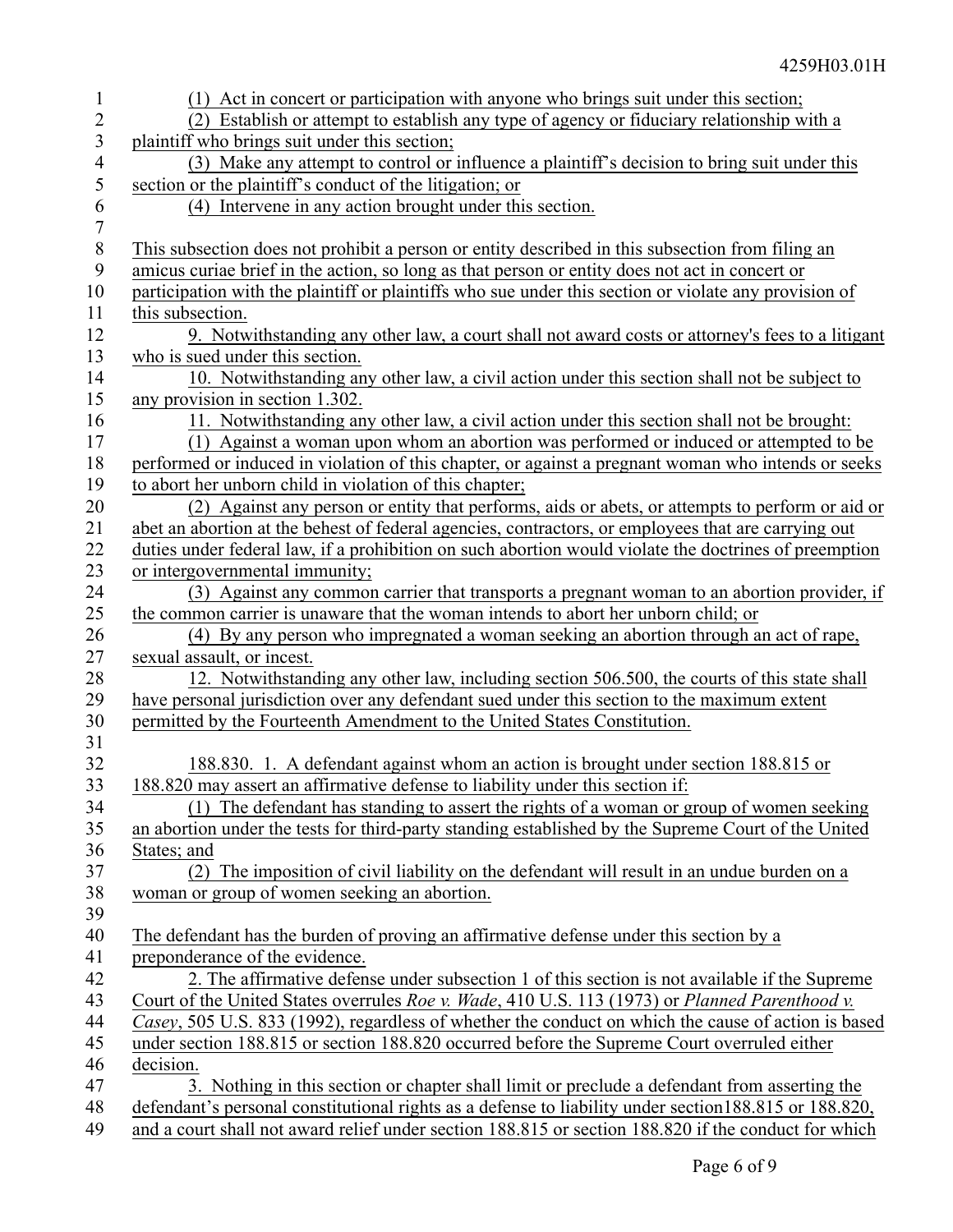| $\mathbf{1}$     | the defendant has been sued was an exercise of state or federal constitutional rights that personally     |
|------------------|-----------------------------------------------------------------------------------------------------------|
| $\overline{2}$   | belong to the defendant.                                                                                  |
| $\mathfrak{Z}$   | 4. Nothing in this section or chapter shall limit or preclude a defendant from asserting the              |
| $\overline{4}$   | unconstitutionality of any provision of this chapter or Missouri law as a defense to liability under      |
| $\mathfrak s$    | section 188.815 or section 188.820.                                                                       |
| 6                |                                                                                                           |
| $\boldsymbol{7}$ | 188.835. 1. Notwithstanding any other law, including section 508.010, a civil action                      |
| $\,8\,$          | brought under section 188.815 or section 188.820 shall be brought in:                                     |
| 9                | (1) The county in which all or a substantial part of the events or omissions giving rise to the           |
| 10               | claim occurred;                                                                                           |
| 11               | (2) The county of residence for any one of the natural person defendants at the time the                  |
| 12               | cause of action accrued;                                                                                  |
| 13               | (3) The county of the principal office in this state of any one of the defendants that is not a           |
| 14               | natural person; or                                                                                        |
| 15               | (4) The county of residence for the claimant if the claimant is a natural person residing in              |
| 16               | this state.                                                                                               |
| 17               | 2. If a civil action is brought under section 188.815 or section 188.820 in any one of the                |
| 18               | venues described in subsection 1 of this section, the action shall not be transferred to a different      |
| 19               | venue without the written consent of all parties.                                                         |
| 20               |                                                                                                           |
| 21               | 188.840. 1. Notwithstanding any other law, the state shall have sovereign immunity, each of               |
| 22               | its political subdivisions shall have governmental immunity, and each officer and employee of this        |
| 23               | state or a political subdivision shall have official immunity, as well as sovereign or governmental       |
| 24               | immunity, as applicable, in any action, claim, counterclaim, or any type of legal or equitable action     |
| 25               | that challenges the validity of any provision or application of this chapter, on constitutional grounds   |
| 26               | or otherwise, or that seeks to prevent or enjoin the state, its political subdivisions, or any officer or |
| 27               | employee of this state or a political subdivision from enforcing any provision or application of this     |
| 28               | chapter, unless such immunity has been abrogated or preempted by federal law in a manner                  |
| 29               | consistent with the Constitution of the United States.                                                    |
| 30               | 2. Notwithstanding any other law, no provision of state law shall be construed to waive or                |
| 31               | abrogate an immunity described in subsection 1 of this section unless it expressly waives or              |
| 32               | abrogates immunity with specific reference to this section.                                               |
| 33               | 3. Notwithstanding any other law, no attorney representing the state, its political                       |
| 34               | subdivisions, or any officer or employee of this state or a political subdivision is authorized or        |
| 35               | permitted to waive an immunity described in subsection 1 of this section or take any action that          |
| 36               | would result in a waiver of such immunity.                                                                |
| 37               | 4. Notwithstanding any other law, no court of this state shall have jurisdiction to consider              |
| 38               | any action, claim, or counterclaim that seeks declaratory or injunctive relief to prevent the state, its  |
| 39               | political subdivisions, any officer or employee of this state or a political subdivision, or any person   |
| 40               | from enforcing any provision or application of this chapter, or from filing a civil action under this     |
| 41               | chapter.                                                                                                  |
| 42               | 5. Nothing in this section or chapter shall be construed to prevent a litigant from asserting             |
| 43               | the invalidity or unconstitutionality of any provision or application of this chapter or Missouri law     |
| 44               | as a defense to any action, claim, or counterclaim brought against that litigant.                         |
| 45               |                                                                                                           |
| 46               | 188.850. 1. Mindful of Leavitt v. Jane L., 518 U.S. 137 (1996), in which in the context of                |
| 47               | determining the severability of a state statute regulating abortion the Supreme Court of the United       |
| 48               | States held that an explicit statement of legislative intent is controlling, it is the intent of the      |
| 49               | legislature that every provision, section, subsection, sentence, clause, phrase, or word in this chapter, |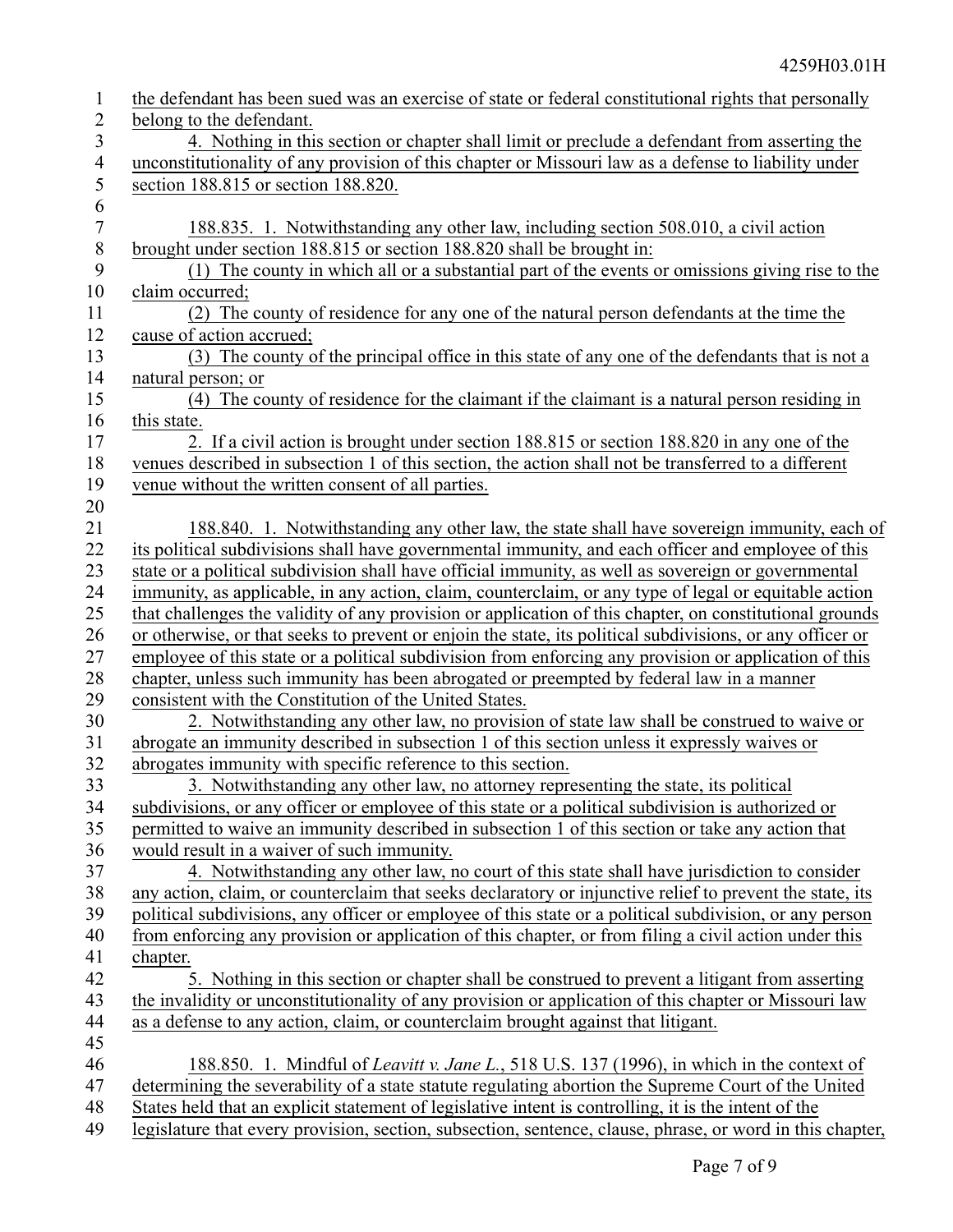| $\mathbf{1}$       | and every application of the provisions in this chapter to every person, group of persons, or                                                                                                        |
|--------------------|------------------------------------------------------------------------------------------------------------------------------------------------------------------------------------------------------|
| $\overline{2}$     | circumstances, are severable from each other.                                                                                                                                                        |
| 3                  | 2. If any application of any provision in this chapter to any person, group of persons, or                                                                                                           |
| $\overline{4}$     | circumstances is found by a court to be invalid, preeempted, unconstitutional, or to impose an undue                                                                                                 |
| 5                  | burden on any woman or group of women seeking an abortion, then the remaining applications of                                                                                                        |
| 6                  | such provision to all other persons and circumstances shall be severed and preserved and shall                                                                                                       |
| $\boldsymbol{7}$   | remain in effect. All constitutionally valid applications of the provisions in this chapter, and every                                                                                               |
| $\,8\,$            | application of those provisions that can be enforced without imposing an undue burden on women                                                                                                       |
| 9                  | seeking abortions, shall be severed from any applications that a court finds to be invalid,                                                                                                          |
| 10                 | preeempted, unconstitutional, or to impose an undue burden on women seeking abortions, and the                                                                                                       |
| 11                 | valid applications shall remain in force, because it is the legislature's intent and priority that every                                                                                             |
| 12                 | valid application be allowed to stand alone. Even if a reviewing court finds a provision of this                                                                                                     |
| 13                 | chapter to impose an undue burden in a large or substantial fraction of relevant cases, the                                                                                                          |
| 14                 | applications that do not present an undue burden shall be severed from the remaining applications                                                                                                    |
| 15                 | and shall remain in force, and shall be treated as if the legislature had enacted a statute limited to the                                                                                           |
| 16                 | persons, group of persons, or circumstances for which the statute's application does not impose an                                                                                                   |
| 17                 | undue burden.                                                                                                                                                                                        |
| 18                 | 3. The legislature further declares that it would have enacted this chapter, and each                                                                                                                |
| 19                 | provision, section, subsection, sentence, clause, phrase, word, and all constitutional applications of                                                                                               |
| 20                 | the provisions of this chapter, irrespective of the fact that any provision, section, subsection,                                                                                                    |
| 21                 | sentence, clause, phrase, or word, or applications of this chapter were to be declared invalid,                                                                                                      |
| 22                 | preeempted, unconstitutional, or to impose an undue burden.                                                                                                                                          |
| 23                 | 4. If any provision of this chapter is found by any court to be unconstitutionally vague, then                                                                                                       |
| 24                 | the applications of that provision that do not present constitutional vagueness problems shall be                                                                                                    |
| 25                 | severed and remain in force, consistent with the severability requirements of subsections 1, 2, and 3                                                                                                |
| 26                 | of this section.                                                                                                                                                                                     |
| 27                 | 5. No court may decline to enforce the severability requirements of subsections 1, 2, 3, and                                                                                                         |
| 28                 | 4 of this section on the ground that severance would rewrite the statute or involve the court in                                                                                                     |
| 29                 | legislative or lawmaking activity. A court that declines to enforce or enjoins a state official from                                                                                                 |
| 30                 | enforcing a statutory provision does not rewrite a statute, as the statute continues to contain the same                                                                                             |
| 31                 | words as before the court's decision. A judicial injunction or declaration of unconstitutionality:                                                                                                   |
| 32                 | (1) Is nothing more than an edict prohibiting enforcement that may subsequently be vacated                                                                                                           |
| 33                 | by a later court if that court has a different understanding of the requirements of the Missouri                                                                                                     |
| 34                 | <b>Constitution or United States Constitution;</b>                                                                                                                                                   |
| 35                 | (2) Is not a formal amendment of the language in a statute; and                                                                                                                                      |
| 36                 | (3) No more rewrites a statute than a decision by the executive not to enforce a duly enacted                                                                                                        |
| 37                 | statute in a limited and defined set of circumstances.                                                                                                                                               |
| 38                 | 6. If any state or federal court disregards the severability requirements of subsections 1, 2, 3,                                                                                                    |
| 39                 | 4, or 5 of this section, and declares or finds any provision of this chapter facially unconstitutional,                                                                                              |
| 40                 | when there are discrete applications of that provision can be enforced against a person, group of<br>persons, or circumstances without violating federal law, the federal or state constitutions, or |
| 41                 | imposing an undue burden on women seeking abortions, then that provision shall be interpreted, as a                                                                                                  |
| 42<br>43           | matter of state law, as if the legislature had enacted a provision limited to the persons, group of                                                                                                  |
| 44                 | persons, or circumstances for which the provision's application will not violate federal law, the                                                                                                    |
| 45                 | federal or state constitutions, or impose an undue burden on women seeking abortions, and every                                                                                                      |
| 46                 | court shall adopt this saving construction of that provision until the court ruling that pronounced the                                                                                              |
| 47                 | provision facially unconstitutional is vacated or overruled."; and                                                                                                                                   |
| 48                 |                                                                                                                                                                                                      |
| $\Lambda$ $\Omega$ | $\mathbf{A}^{\dagger} \mathbf{A}^{\dagger}$ , and $\mathbf{A}^{\dagger}$ , and $\mathbf{A}^{\dagger}$ , and $\mathbf{A}^{\dagger}$<br>dia ana amin'ny fivondronan-kaominin'i G                       |

Further amend said bill by amending the title, enacting clause, and intersectional references 49